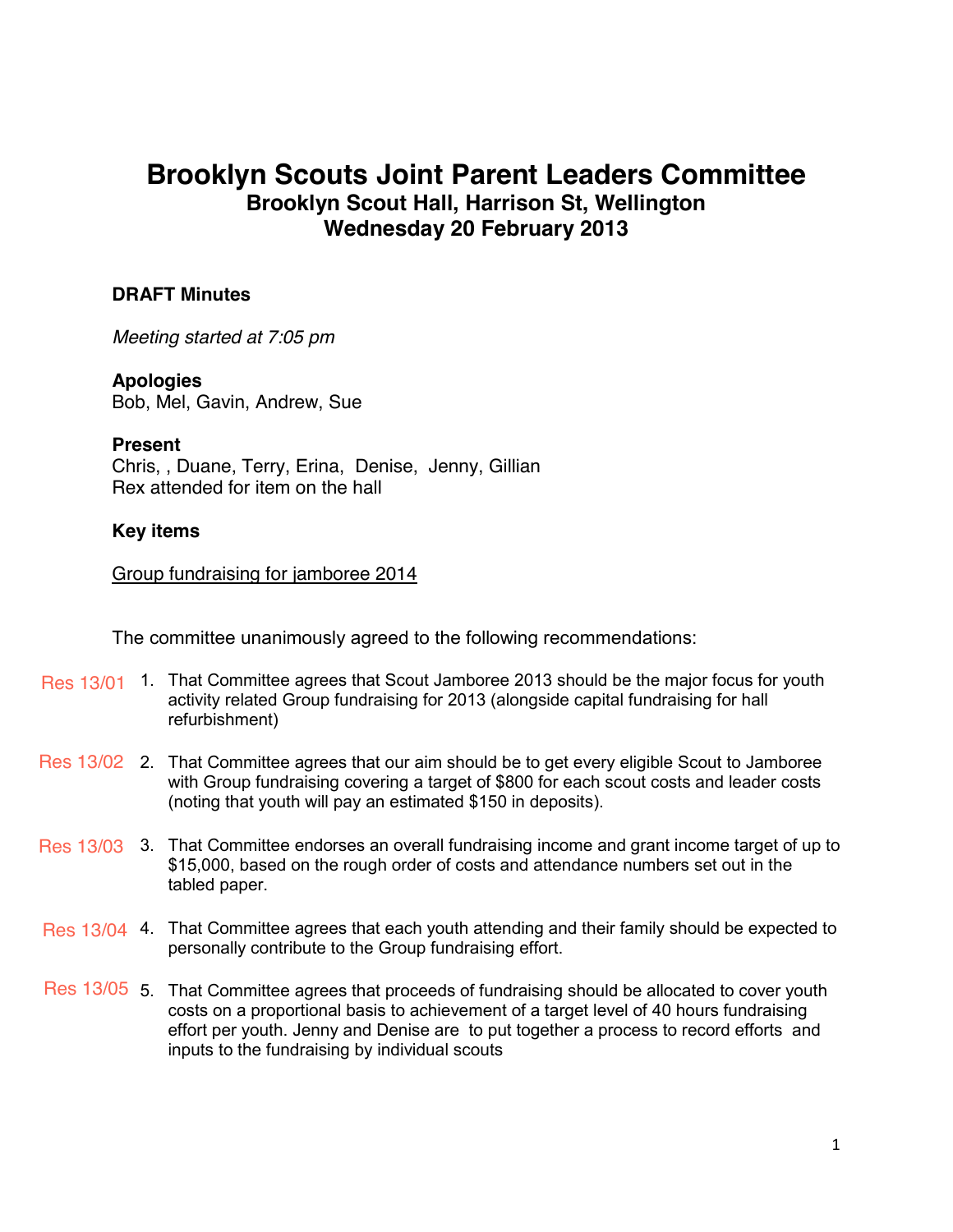- Res 13/06 6. That Committee agrees in principle that 50% of 2013 Stadium funds should be available for Jamboree purposes, subject to group solvency. This will be tracked on the monthly treasurers report. This figure does not set a precedent for future years.
- Res 13/07 7. That Committee agrees that leader costs of \$2100, which is sufficient to fund up to 80% of three line leaders, be covered as a first call on the allocated portion of whole group fundraising (Stadium); noting that leaders can choose to fully or partly self fund if they wish.
- 8. That Committee request the fundraising/ grants leader to investigate and recommend options for grants applications to cover Jamboree related expenditures. Res 13/08
- Res 13/09 9 That Committee agree that up to \$900 be allocated under the welfare policy subject to normal criteria.
- Res 13/10 10. That parent volunteers be sought to coordinate and lead practical fundraising activities such as Stadium (with oversight from Gavin), BBQs, carwash, firewood and others.

The Chair gave a vote of thanks to Denise for the paper

### Hall Upgrade

THAT the committee agreed to

- 1. Confirmation of stage one of the high level scope of works for Phase 1 Res 13/11
	- 2. Confirmation of the process to be undertaken, with the note that when seeking quotes, labour certain parts of work may be provided subject to health and safety considerations and timelines.
- 3. Approval for up to \$20,000 to be committed to these works. Res 13/12
	- Moved Chris; sec Erina-- CARRIED unanimously

The subgroup will be chaired by Rex and comprise of Chris, Duane and Gavin with Erina providing support.

It was noted that funds already tagged to hall renovations were the \$10.000 RSA grant and \$1,500 left from the centenary. Remaining funds (\$8,500) from retained funds

It was agreed the subgroup will engage a structural engineer to get guidance on necessary legal earthwork standards.

# ANZAC Day Organisation

Richard Niven offered to undertaken the organisation for ANZAC Day 2013.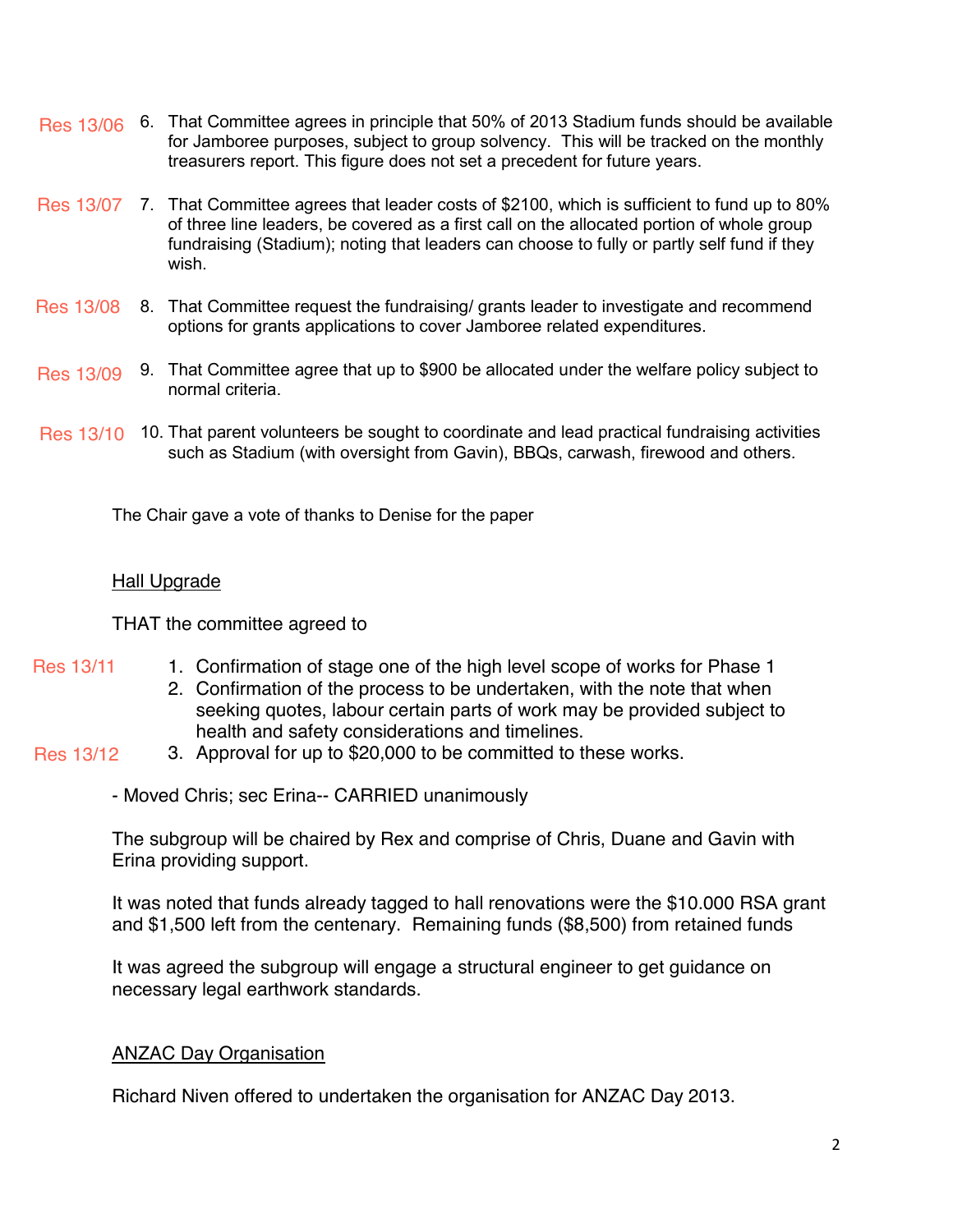# Discussion on Subs of Leaders Youth

This was deferred until the next meeting as no paper has been received. Paper to be circulated before next meeting.

# Financial Assistance Policy

A low key version to be posted on the website

# Committee Roles

A vote was taken on the following roles and nominations. It was unanimously passed.

Res 13/13 Secretary to be split into two roles (thanks a lot to Gillian and David):

- Communications with Gillian Boyle elected Secretary. Gillian will take minutes and provide communications expertise to the Committee
- Website, David Thornburrow was nominated to run the website,.
- To be requested that those organising events take and send in photos for the website

# Res 13/14 Stadium Fundraiser Co-ordination

- Chris to advertise this on the website

# Res 13/15 Treasurer

- Jenny to look through enrolments for a parent.
- A vote of thanks was given to Jenny for the huge amount of work she has undertaken on membership and for the membership packs.

# Troop and size of sections

- Richard and Duane to present paper to the committee on size of cub group and leader/ adult to cub ratio. AP 13/2/1<br>Sta<br>AP 13/2/2

# Stadium Fundraiser

- Gavin to send out email thanking to those involved and the amount raised

# **Budget**

Information circulated is incomplete as:

- \$475 cash and cheques to go on
- \$3,700 owed from stadium fund raiser. Paparangi share of to be paid (since the meeting, some \$4,581 + another games worth is now outstanding. Chris has provided the reconciliation figures to Gavin who is chasing it up).